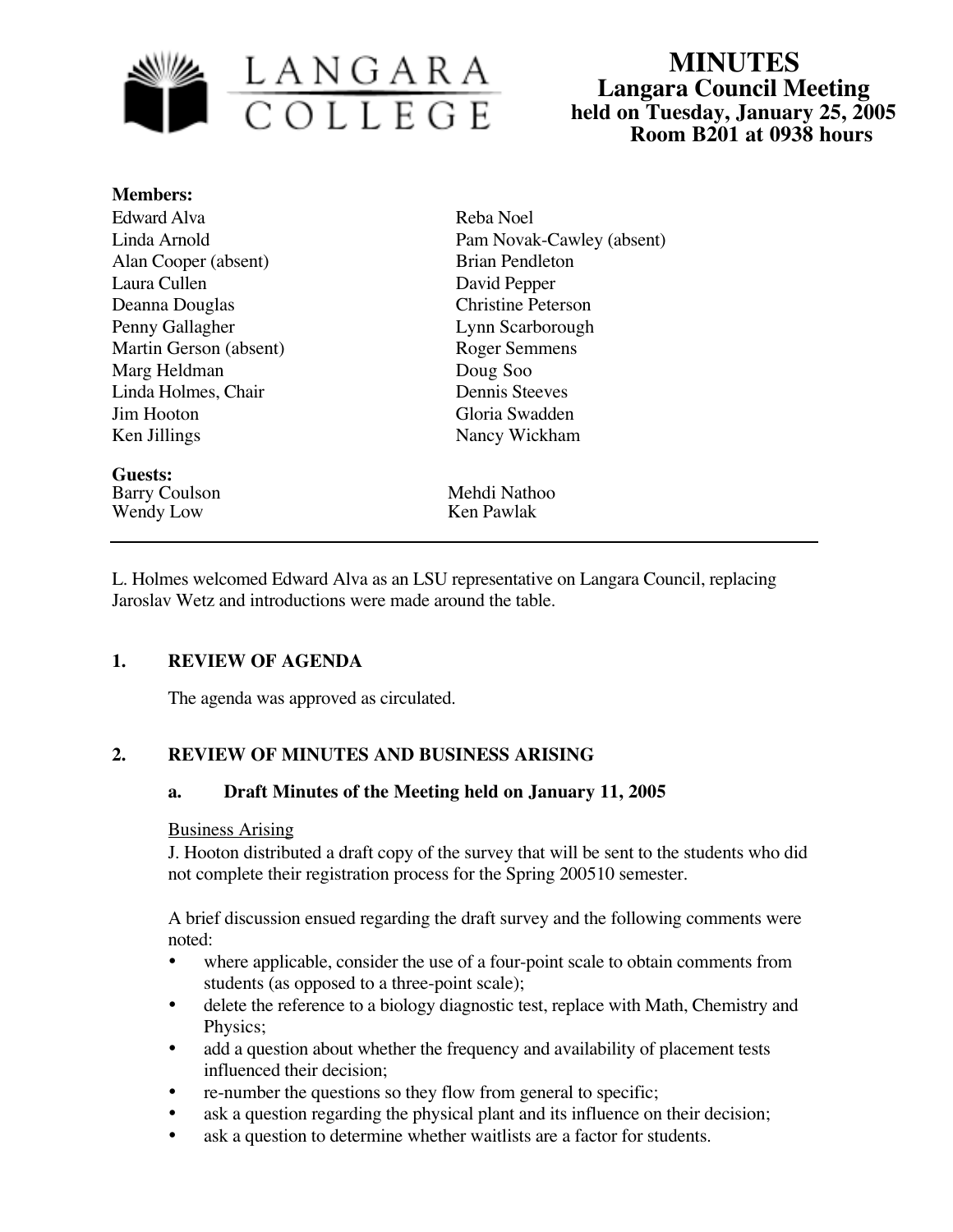The survey, upon finalization, will be distributed to approximately 1,000 students, electronically where possible, and by mail to the others with a reference to the website. It is hoped that responses will be received by mid-February.

### It was moved by D. Steeves, seconded by M. Heldman **THAT the minutes of the Langara Council meeting held on January 11, 2005 be approved.**

**Carried.**

# **3. CURRICULUM ITEMS**

### **a. Education Council Meeting held December 8, 2004**

L. Cullen, Vice-Chair, Education Council, introduced the Summary Report of the Education Council meeting held December 8, 2004 and noted there were no items with financial implications.

The summary report was accepted as circulated.

# **4. ACTION ITEMS**

Nil.

# **5. INFORMATION ITEMS**

### **a. 2005/06 Budget**

D. Douglas noted that the budget shortfall for 2005/06 is currently at approximately \$1 million due to improvements in tuition. She explained that the verification process for the 2005/06 budget has begun, including a review of vacant positions with a view to establishing timelines for filling those positions. In addition, a review of capital requests is being completed with the possibility of some items being shifted from 2005/06 to 2006/07 to help the bottom line.

With reference to Enhancement requests for 2005/06, D. Douglas noted that further work is needed before a list can be presented for consideration. At this time, she suggested that items with revenue proposals be reviewed and distributed the following enhancement requests:

### Facilities and Purchasing Department

D. Douglas noted that the College's current parking rates of \$4.00 per day and \$2.00 per four hours are based on single-zone return trip transit fares, which were increased in January 2005 from \$4.00 to \$4.50.

It was noted that the revenue generated by parking fees has been used to subsidize transit passes for students by \$13 or 20.6% of the monthly cost of a single-zone bus pass. It is proposed that parking rates be increased to reflect the current transit fares and the revenue be used to continue subsidizing student transit passes at the same rate of 20.6%.

It was moved by D. Douglas, seconded by D. Steeves

**THAT, effective May 1, 2005, parking rates be increased to \$4.50 per day and \$2.25 per four hours; and**

**THAT, the College subsidize the cost of a student transit pass at the**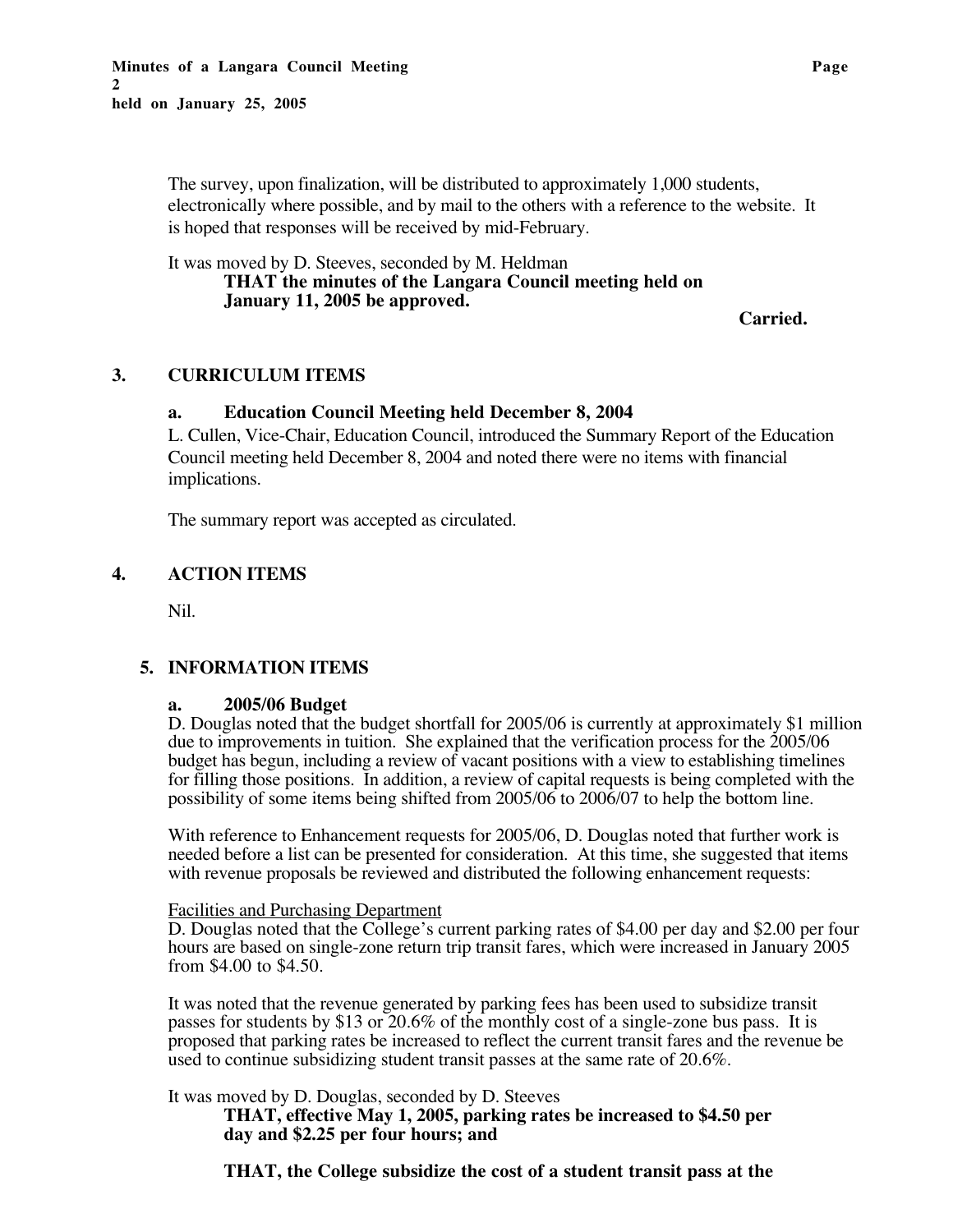### **rate of 20.6% of the monthly single-zone pass rate.**

**Carried.**

#### Office of the Registrar

L. Holmes explained that extensive documentation is required by Nursing student graduates who wish to achieve licensure outside of Canada, and proposed that a fee of \$40 be charged for this service. No fees have been previously charged.

L. Holmes explained that International students request the preparation of a Visa Extension letter, often with an immediate deadline, to comply with Immigration rules. A fee of \$6 is being proposed.

L. Holmes explained that the current fees charged for mailing graduation credentials are below the postage rates set by Canada Post and recommended that fees be increased to reflect current rates.

It was moved by P. Gallagher; seconded by J. Hooton

**THAT, a fee in the amount of \$40 be charged for the preparation of Nursing Licensing Verification documentation, and**

**THAT, a fee in the amount of \$6 be charged for the preparation of Visa Extension letters; and**

#### **THAT, the fees for the mailing of Graduation Credentials be increased to: \$10 for local mailings; \$15 for mailings to the United States; and \$25 for international mailings.**

**Carried.**

L. Holmes noted that previous practice has been to establish where appropriate, guiding principles to allow for the changing of fees based on charges established outside of the College, without the approval of Langara Council each time. In this instance, it was agreed that mailing fees for Graduation Credentials should be reviewed each November and if necessary, the fees should be adjusted to the nearest dollar to recover charges, to be effective the following January. And, Langara Council should be notified of any changes, with the supporting rationale.

Library Information Technology Program and Nutrition and Food Service Management Program

D. Douglas noted that the Library Information Technology and Nutrition and Food Service Management programs are seeking increases to material fees due to increased costs in supplies.

It was moved by L. Cullen; seconded by D. Steeves

**THAT, material fees in the amount of \$12 per student be charged for LIBR 1128, LIBR 1195, LIBR 2295, and FSRV 2424, FSRV 2423, with corresponding increases in expenditure.**

**Carried.**

Recreation Diploma Program Field School

D. Douglas noted that the cost to offer the field school component for the Recreation Diploma program has been increased by the external agency Outward Bound, and it has been proposed that the increase be split equally between the students and the College.